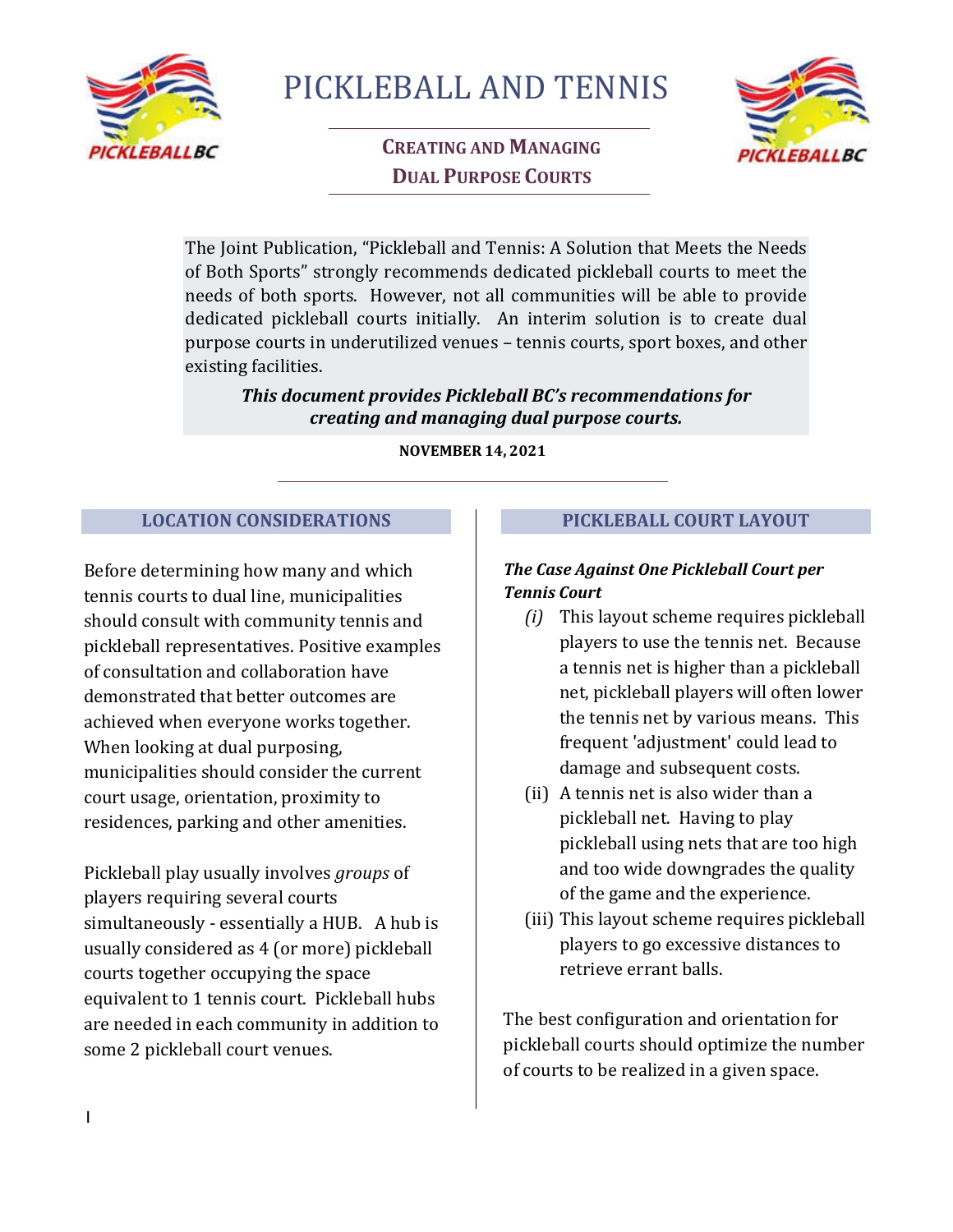## *The Case for Optimizing the Number of Pickleball Courts per Tennis Court*

- (i) Pickleball is played in hubs of four to eight courts and the greater the number of hubs, the greater likelihood that some tennis courts will not have any pickleball court lines on them.
- (ii) Optimizing the number of pickleball courts reduces the frequency of "bumping" players off the courts every 30 minutes. If optimization is not considered, pickleball hubs could "creep" onto the adjacent tennis courts potentially creating unnecessary conflict.
- (iii) Optimizing the number of courts will best meet the needs of both tennis and pickleball players.

## *Considerations for Optimizing Court Layout*

- (i) The existing tennis net can serve as a barrier between pickleball courts.
- (ii) Pickleball courts are ideally aligned with the tennis court.
- (iii) As much separation of lines as possible is recommended as multiple lines in one area are distracting.
- (iv) Leave gaps where lines intersect.
- (v) The need to provide portable pickleball nets and on site storage.

#### **PICKLEBALL LINE COLOUR**

Dedicated courts, whether pickleball or tennis, usually have the playing surface painted a different colour than the surrounding surfaces. The superimposition of a pickleball court onto an existing tennis court/facility usually is accomplished by painting pickleball court *lines* only. It is therefore critically important that the pickleball lines are easily discerned.

Tennis lines are traditionally white so pickleball lines should not be white but a colour offering good differentiation between tennis and pickleball lines. A good choice for the pickleball lines would be a contrasting colour that stands out to the eye when play is in progress.

#### **MANAGING DUAL-PURPOSE COURTS**

In Canada, the vast majority of tennis and pickleball are played on public courts. The demand from both sports for public courts has led to pressure for dual purpose courts. Pickleball typically uses dual purpose courts during tennis down times (Monday – Friday between 8 am and 3 pm). Municipalities are happy to see underutilized courts being used on a more consistent basis but the potential for conflict does increase outside of these hours and on weekends. Hours during the weekdays do not meet the needs of those pickleball players who are not able to play during these times nor does it meet the needs of tennis who are looking to play after 3 pm and on the weekends.

Booking systems and priority times help avoid conflict between tennis and pickleball players competing for court time. Booking systems increase court usage and reduce